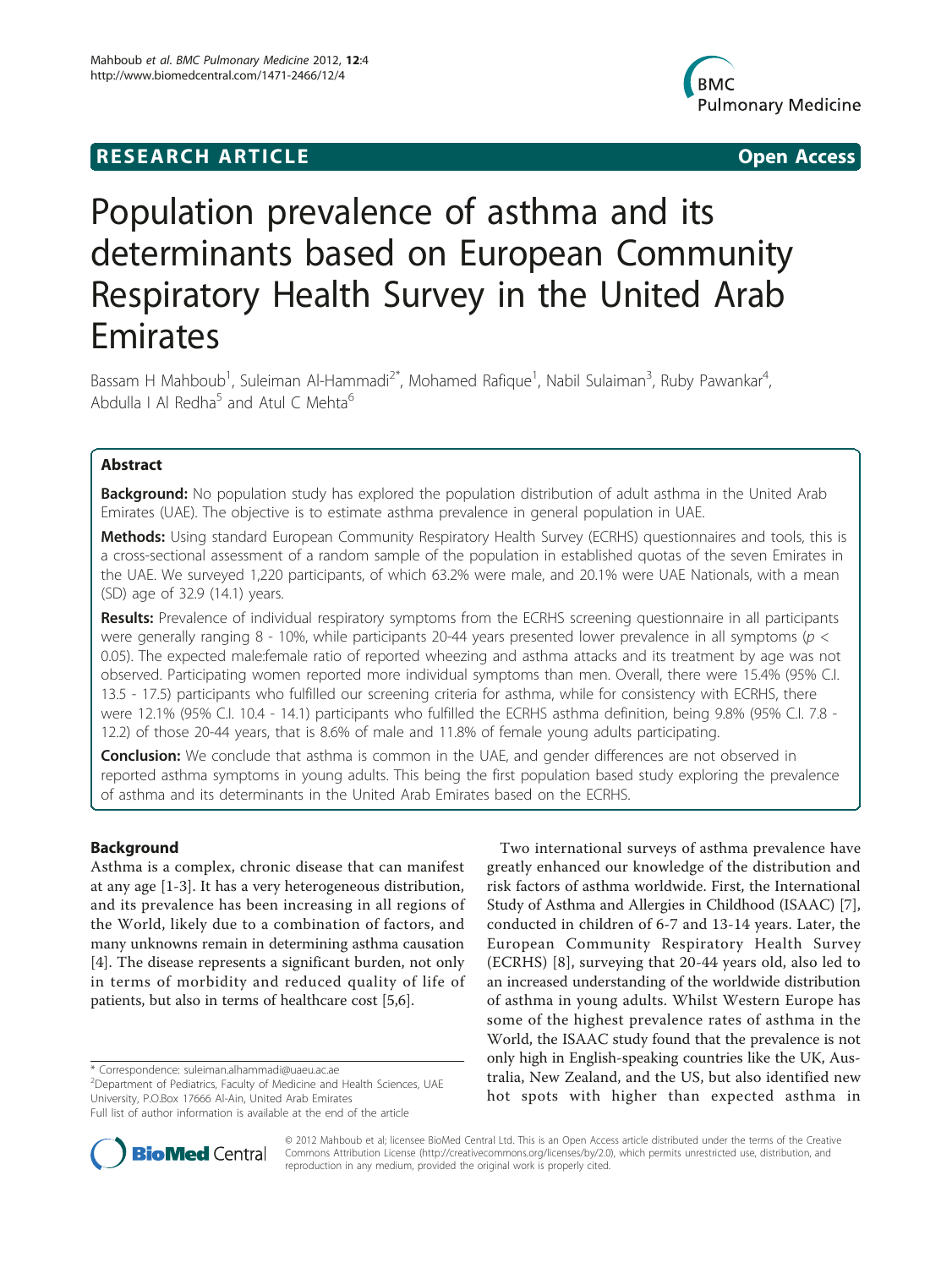participating centers in other countries in Latin America, Asia, and elsewhere [\[9](#page-6-0)]. There is a scarcity of data about the distribution of asthma in the Gulf and near. Although studies have been carried out, they involved relatively small samples of patients selected from a limited number of clinical or other institutional settings, and latest data is not available. In UAE, in particular, there was an ISAAC asthma center, which reported a prevalence of physiciandiagnosed asthma of 13% in 3,200 children aged 6-13 years in the seven Emirates of the UAE [[10\]](#page-6-0). There have been other small studies surveying asthmatic children. However, to our knowledge no population study has explored the population distribution of adult asthma in the UAE. By using the screening questionnaire and tools of the ECRHS, we aimed to determine the prevalence of asthma symptoms in the general population in the UAE.

## Methods

This is a cross-sectional assessment of a random sample of the population of the UAE. The UAE lies within the Arabian Gulf Region, with seven Emirates, namely Abu Dhabi, Dubai, Sharjah, Ajman, Umm Al-Quwain, Ras Al-Khaimah and Fujairah.

In 2009, the UAE population was estimated at 6 million, of which fewer than 20% were UAE nationals or Emiratis [\[11](#page-6-0)]. The country's net migration rate stands at 22.98 per 1,000 inhabitants, the World's highest. The population of the UAE has a skewed sex distribution consisting of more than twice as many males as females, and in the 15-65 years age group it has a male:female ratio of 2.743. The UAE's gender imbalance is only surpassed by other Arab countries in the Gulf region.

The methodology and objectives of the ECRHS have been described previously [\[12](#page-6-0)]. Summarising, a random sample of the population aged 20-44 years is contacted and requested to complete a short screening questionnaire on respiratory symptoms. In a second phase of the study a 20% random sub-sample of the sample population and all remaining subjects reporting respiratory symptoms in the screening questionnaire and not yet included in the random sub-sample are asked to complete a long questionnaire and other tests.

## Population sampling and ethics

We included in the study male and female individuals of all ages in the seven emirates of the UAE. The sample size was calculated with a precision level of 3%, population size of 6 million, 95% Confidence Interval, and estimated asthma prevalence of 13%. Overall, 1,225 individuals were selected according to the following predetermined sampling quotas by gender (66.5% males and 33.5% females); age (26.1% 0-19 year old, 72% 20-59 year old and  $1.9\% \ge 60$  year old); residency status (20.1%) nationals and 79.8% expatriates);and geography within

the UAE (34.1% Abu Dhabi, 32.2% Dubai, 19.3% Sharjah, 5% Ajman, 1.2% Umm Al-Quwain, 5.1% Ras Al-Khaimah, and 3.1% Fujairah). Given the absence of usable census information in the UAE, interviews were conducted in public locations across the seven emirates including town centers, malls, outside mosques, and industrial areas from late January 2010 to early March 2010. Apart from the inability to signing the informed consent, there were no exclusion criteria in this research. All participants were informed of the voluntary nature of this research and signed an informed written consent. This research protocol was approved by Clinical Research Ethics Authority of Dubai, UAE.

## Questionnaire

The English versions of the screening and long ECRHS questionnaires [\[12\]](#page-6-0) were translated to Arabic, and participants were interviewed in a side-by-side bilingual version, to assess the presence of respiratory symptoms, other conditions, smoking, and treatments. As the interest was to use the ECRHS screening questionnaire in the most sensitive way as possible, any individual was considered symptomatic of asthma if he/she answered YES to any of the following questions: "Have you had wheezing or whistling in your chest at any time in the last 12 months?", or "Have you been coughing constantly for more than 3 weeks in any time in your life?", or "Have you had an attack of asthma in the last 12 months?", or "Do you have any nasal allergies including hay fever?". In addition any smoker or anyone answering YES to 50% of the eight questions of the ECRHS screening questionnaire was qualified for the survey.

All interviews were administered by an interviewer, and participants had the option to answer questions in the language they were more comfortable with, either Arabic or English. Results of the ECRHS screening questionnaire only are presented in this report.

## Statistical analysis

Data are presented as mean and standard deviation (SD) for continuous variables, or percentage for qualitative variables, as appropriate. Differences within groups were compared with analysis of variance (ANOVA) for continuous variables, and  $Chi<sup>2</sup>$  for categorical variables. The prevalence of asthma symptoms and their 95% confidence intervals (95% C.I.) was estimated for all participants, and by gender and age bands. Due to the sampling quotas by age, and also to compare directly with ECRHS centers, the most relevant results are also presented for participants 20-44 years, and younger and older ages. A  $p < 0.05$  was considered statistically significant.

## Results

The total number of respondents interviewed with sociodemographic data was 1,220 (Figure [1](#page-2-0)), of which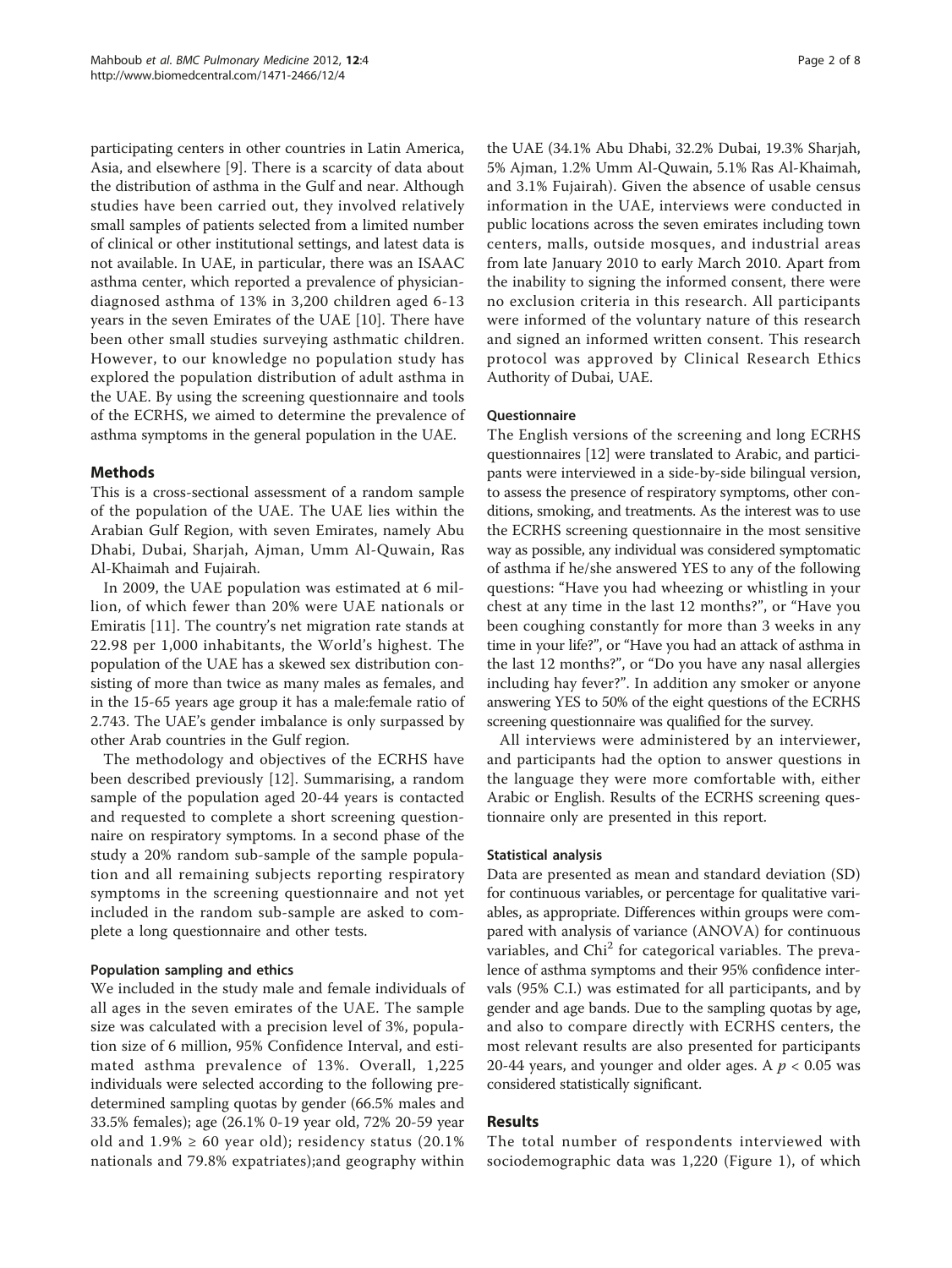<span id="page-2-0"></span>

63.2% were male, and 20.1% were UAE Nationals, with a mean (SD) age of 32.9 (14.1) years, all according to the above mentioned quotas. In detail, sampling percentages of participants per Emirate was 34.1% Abu Dhabi, 32.2% Dubai, 19.3% Sharjah, 5.0% Ajman, 1.3% Umm Al-Quwain, 1% Ras Al-Khaimah, and 3.1% Fujairah.

Results by gender and age are presented for participants 20-44 years, younger and older ages (Table 1).

Prevalence of individual respiratory symptoms according to the ECRHS screening questionnaire in all participants were ranging from 8 to 10%, except for, lower for nasal allergies (6.8%) (Table 2). However, when stratified by age band, it can be seen that in participants younger than 20 years, as well as those older than 44 years, prevalence of nearly all symptoms are 10% or higher, while those participants 20-44 years presented lower prevalence in all symptoms ( $p < 0.05$ ).

We explored the male:female ratio of reported wheezing and of asthma attacks and its treatment by age (Figure [2](#page-3-0)). The classical inversion of the male:female ratio in adolescence was not observed; in girls 5-15 years wheezing and asthma attacks were more common than in boys, while prevalence of these symptoms were evenly reported up to the age of 60 years and older. Surprisingly, reported asthma treatment showed no gender ratio and was unchanged in all age bands, namely 9.3% in participants younger than 20 years, 6.6% in participants 20-44 years, and 10.3% in participants older than 44 years (Table 2).

These respiratory symptoms according to the ECRHS screening questionnaire are next presented in participants 20-44 year, by gender (Table [3](#page-4-0)). It can be seen that all symptoms were reported more frequently in female than male, differences being statistically significant only for "Woken up by an attack of coughing" and for "Nasal allergies (including hay fever)" ( $p < 0.05$ ).

| Table T Demographic characteristics of participants, by age band |                                       |                                     |                                          |                   |  |
|------------------------------------------------------------------|---------------------------------------|-------------------------------------|------------------------------------------|-------------------|--|
| Variable                                                         | 19 yr or less<br>$n = 237$<br>(19.4%) | 20 to 44 yr<br>$n = 702$<br>(57.5%) | 45 yr or more<br>$n = 281$<br>$(23.0\%)$ | ALL<br>$n = 1220$ |  |
| Male gender, n (%)                                               | 139 (58.6%)                           | 440 (62.7%)                         | 192 (68.3%)                              | 771 (63.2%)       |  |
| Age in years, mean (SD)                                          | 13.8(4.9)                             | 31.6(7.0)                           | 52.3(5.5)                                | 32.9 (14.1)       |  |

agraphic characteristics of participants, by age band

| Table 2 Symptoms according to the ECRHS screening questionnaire in participants, by age band |  |  |  |
|----------------------------------------------------------------------------------------------|--|--|--|
|----------------------------------------------------------------------------------------------|--|--|--|

| ECRHS screening questionnaire symptoms within the last 12 months,<br>n(%) | 19 yr or less<br>$n = 237$<br>$(19.4\%)$ | 20 to 44 yr<br>$n = 702$<br>(57.5%) | 45 yr or more<br>$n = 281$<br>$(23.0\%)$ | <b>ALL</b><br>$n = 1220$ |
|---------------------------------------------------------------------------|------------------------------------------|-------------------------------------|------------------------------------------|--------------------------|
| Wheezing/whistling                                                        | 31 (13.1%)                               | 57 (8,1%)                           | 34 (12.1%)                               | 122 (10.0%)              |
| Wheezing with breathlessness                                              | 27 (11.4%)                               | 50 (7.1%)                           | 32 (11.4%)                               | 109 (8.9%)               |
| Wheezing without a cold                                                   | 24 (10.1%)                               | 43 (6.1%)                           | 31 (11.0%)                               | 98 (8.0%)                |
| Woken up with chest tightness                                             | 32 (13.5%)                               | 53 (7.5%)                           | 34 (12.1%)                               | 119 (9.8%)               |
| Woken up by shortness of breath                                           | 30 (12.7%)                               | 51 (7.3%)                           | 30 (10.7%)                               | 111 (9.1%)               |
| Woken up by an attack of coughing                                         | 30 (14.8%)                               | 59 (8.4%)                           | 33 (11.7%)                               | 127 (10.4%)              |
| Attack of asthma                                                          | 28 (11.8%)                               | 42 (6.0%)                           | 27 (9.6%)                                | 97 (8.0%)                |
| Currently taking asthma medications                                       | 22 (9.3%)                                | 46 (6.6%)                           | 29 (10.3%)                               | 97 (8.0%)                |
| Nasal allergies (including hay fever)                                     | 22 (9.3%)                                | 46 (6.6%)                           | 15 (5.3%)                                | 83 (6.8%)                |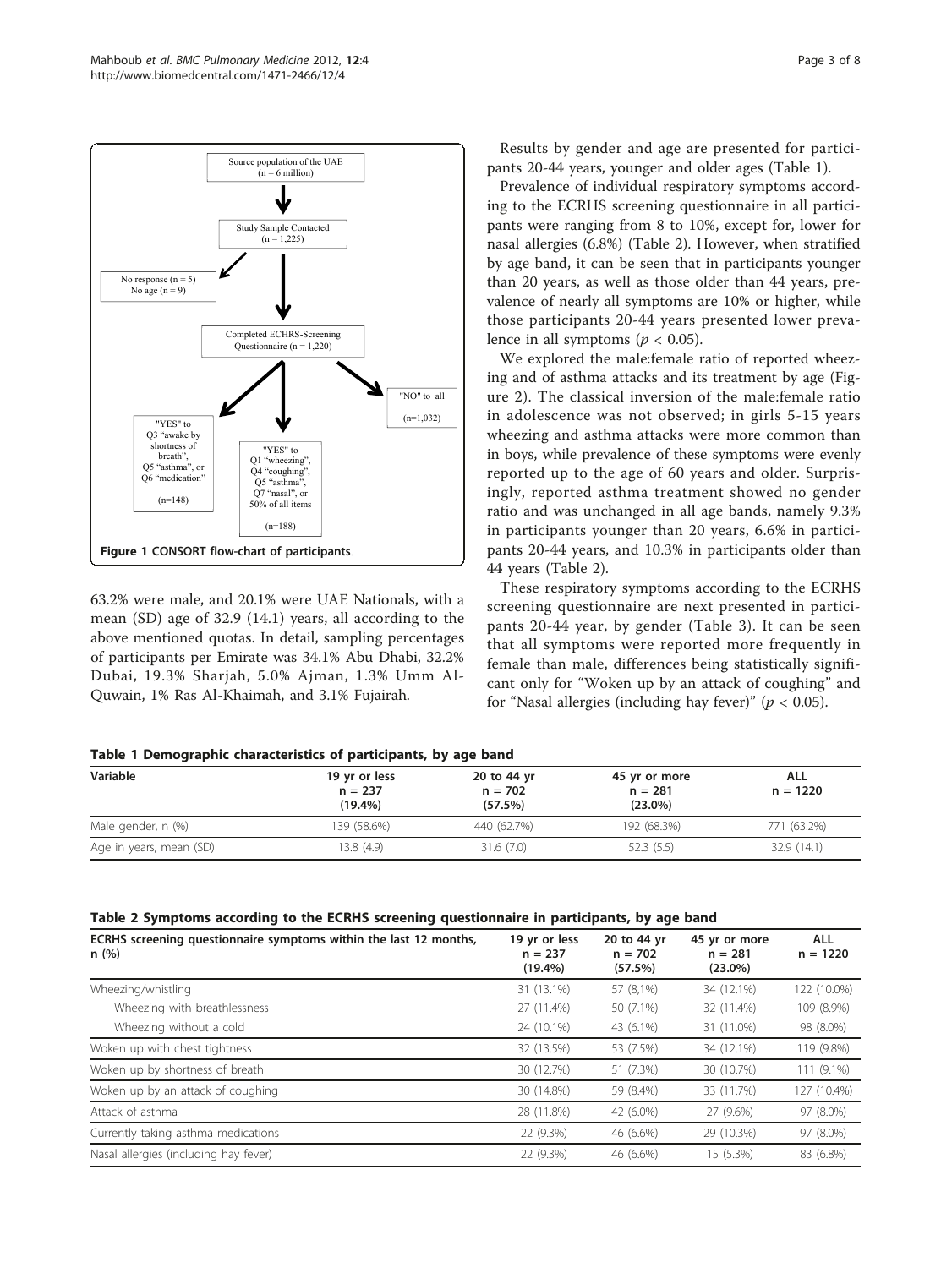<span id="page-3-0"></span>Overall, there were 184 (15.4%, 95% C.I. 13.5 - 17.5) participants who fulfilled our screening criteria for asthma (Figure [1\)](#page-2-0). These asthmatics were more frequently male (56.5%) but there were no significant

differences by age in male versus female asthmatics (Table [4](#page-4-0)). As per the results in the general population, there were neither clinical nor statistical differences in the distribution of individual respiratory symptoms by

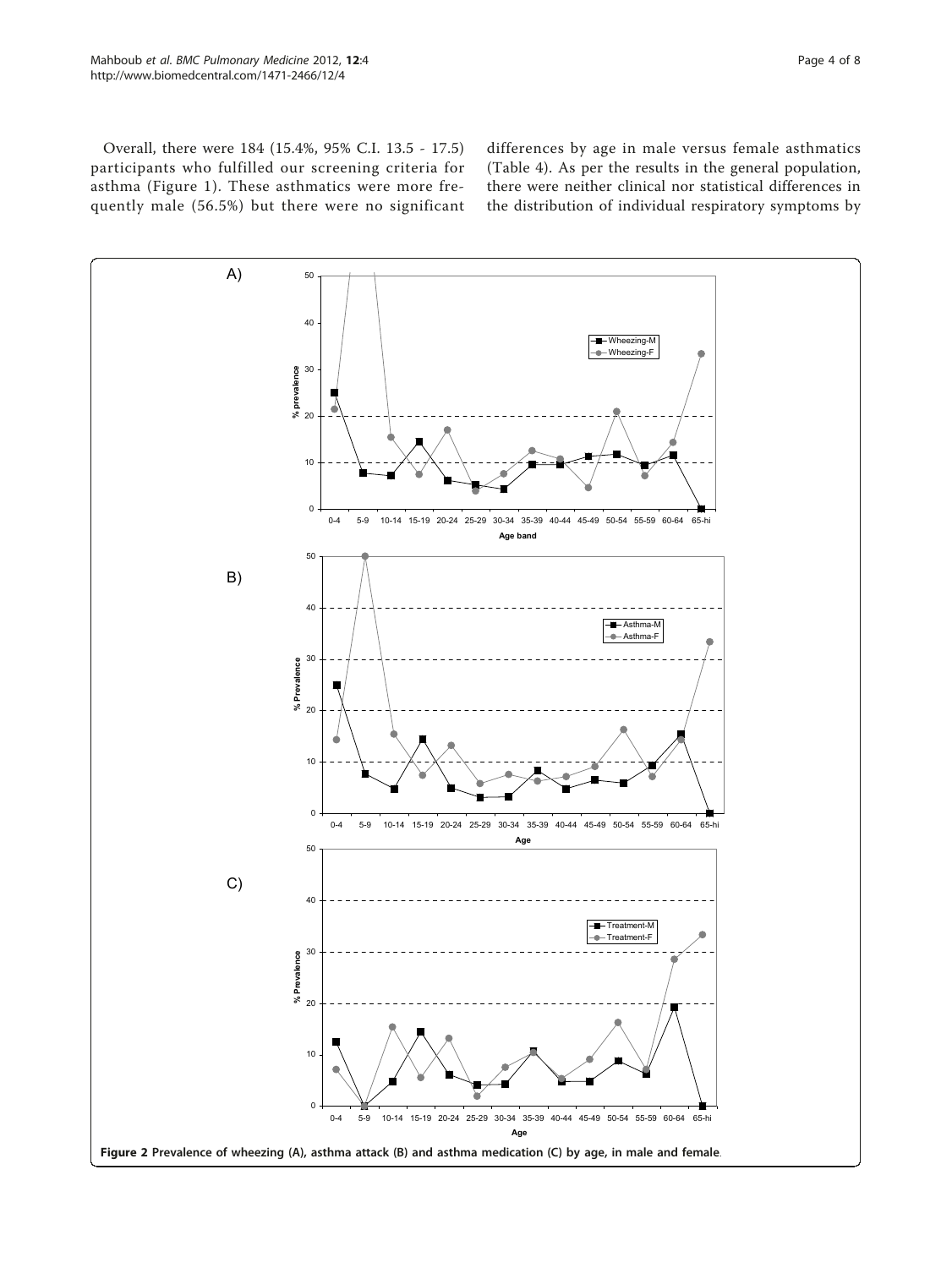| ECRHS screening questionnaire symptoms within the last 12 months, n (%) | 20 to 44 yr<br>male<br>$(n = 440)$ | 20 to 44 yr<br>female<br>$(n = 262)$ | p        |
|-------------------------------------------------------------------------|------------------------------------|--------------------------------------|----------|
| Wheezing/whistling                                                      | 30 (6.8%)                          | 27 (10.3%)                           | 0.069    |
| Wheezing with breathlessness                                            | 26 (5.9%)                          | 24 (9.2%)                            | 0.253    |
| Wheezzing without a cold                                                | 23 (5.2%)                          | 20 (7.6%)                            | 0.255    |
| Woken up with chest tightness                                           | 28 (6.4%)                          | 25 (9.5%)                            | 0.080    |
| Woken up by shortness of breath                                         | 31 (7.0%)                          | 20 (7.6%)                            | 0.440    |
| Woken up by an attack of coughing                                       | 29 (6.6%)                          | 30 (11.5%)                           | $0.034*$ |
| Attack of asthma                                                        | 21 (4.8%)                          | 21 (8.0%)                            | 0.058    |
| Currently taking asthma medications                                     | 26 (5.9%)                          | 20 (7.6%)                            | 0.230    |
| Nasal allergies (including hay fever)                                   | 21 (4.8%)                          | 25 (9.5%)                            | $0.011*$ |

<span id="page-4-0"></span>Table 3 Symptoms according to the ECRHS screening questionnaire in participants 20-44 yr, by gender

"\*" Significant p-value

gender in these asthmatics, except for "Wheezing without a cold" ( $p < 0.05$ ) (Table 4).

For consistency with ECRHS sampling methodology, results in those participants responding YES to the following three questions: "Have you been woken by an attack of shortness of breath at any time in the last 12 months?", or "Have you had an attack of asthma in the last 12 months?", or "Are you currently taking any medicine (including inhalers, aerosols or tablets) for asthma?" are presented in Table [5](#page-5-0). There were 146 (12.1%, 95% C.I 10.4 - 14.1) participants who fulfilled the ECRHS asthma definition in all ages. Specifically, the ECRHS asthma prevalence in those 702 participants with 20-44 years was 9.8% (95% C.I. 7.8 - 12.2), that is in males 8.6% (95% C.I. 6.2 - 11.7) and in females 11.8% (95% C.I. 8.2 - 16.4) participating.

Compared to results in Table 4, these ECRHS-definition asthmatics were also more frequently male (57.5%), but again there were no significant differences by age in male versus female ECRHS-definition asthmatics. The distribution of individual respiratory symptoms by gender in these asthmatics were evenly distributed, again except for "Wheezing without a cold" (p < 0.05) (Table [5\)](#page-5-0)

Finally, an approximation to asthma incidence is presented in Figure [3,](#page-5-0) from birth to age 50 years. As expected, the reported age of the first attack of asthma occurred more frequently in childhood and adolescence, but in males there was a peak in asthma incidence (10%) after the age of 20 years, while in females there was another peak in asthma incidence (7%) after the age of 25 years.

Table 4 Characteristics of those responding "YES" to Q1 "wheezing", Q4 "coughing", Q5 "asthma", or Q7 "nasal" according to the ECRHS screening questionnaire ( $n = 184$ )

|                                                                         | male<br>$(n = 104)$ | female<br>$(n = 80)$ | <b>ALL</b><br>$n = 184$ | p        |
|-------------------------------------------------------------------------|---------------------|----------------------|-------------------------|----------|
| Age in years, mean (SD)                                                 | 34.0 (15.4)         | 31.3 (15.7)          | 32.8 (15.5)             | 0.247    |
| Age band, n (%)                                                         |                     |                      |                         | 0.309    |
| • 19 yr or less                                                         | 27 (26.0%)          | 18 (22.5%)           | 45 (24.5%)              |          |
| $\cdot$ 20 to 44 yr                                                     | 47 (45.2%)          | 45 (56.3%)           | 92 (50.0%)              |          |
| • 45 yr or more                                                         | 30 (28.8%)          | 17 (21.3%)           | 47 (25.5%)              |          |
| ECRHS screening questionnaire symptoms within the last 12 months, n (%) |                     |                      |                         |          |
| Wheezing/whistling                                                      | 68 (65.4%)          | 57 (67.9%)           | 125 (66.5%)             | 0.758    |
| Wheezing with breathlessness                                            | 60 (57.7%)          | 51 (60.7%)           | 111 (59.0%)             | 0.916    |
| Wheezzing without a cold                                                | 59 (56.7%)          | 39 (46.4%)           | 98 (52.1%)              | $0.043*$ |
| Woken up with chest tightness                                           | 57 (54.8%)          | 44 (52.4%)           | 101 (53.7%)             | 0.770    |
| Woken up by shortness of breath                                         | 59 (56.7%)          | 42 (50.0%)           | 101 (53.7%)             | 0.380    |
| Woken up by an attack of coughing                                       | 70 (67.3%)          | 60 (71.4%)           | 130 (69.1%)             | 0.634    |
| Attack of asthma                                                        | 52 (50.0%)          | 47 (56.0%)           | 99 (52.7%)              | 0.464    |
| Currently taking asthma medications                                     | 54 (51.9%)          | 41 (48.8%)           | 95 (50.5%)              | 0.769    |
| Nasal allergies (including hay fever)                                   | 45 (43.3%)          | 40 (47.6%)           | 85 (45.2%)              | 0.559    |

"\*" Significant p-value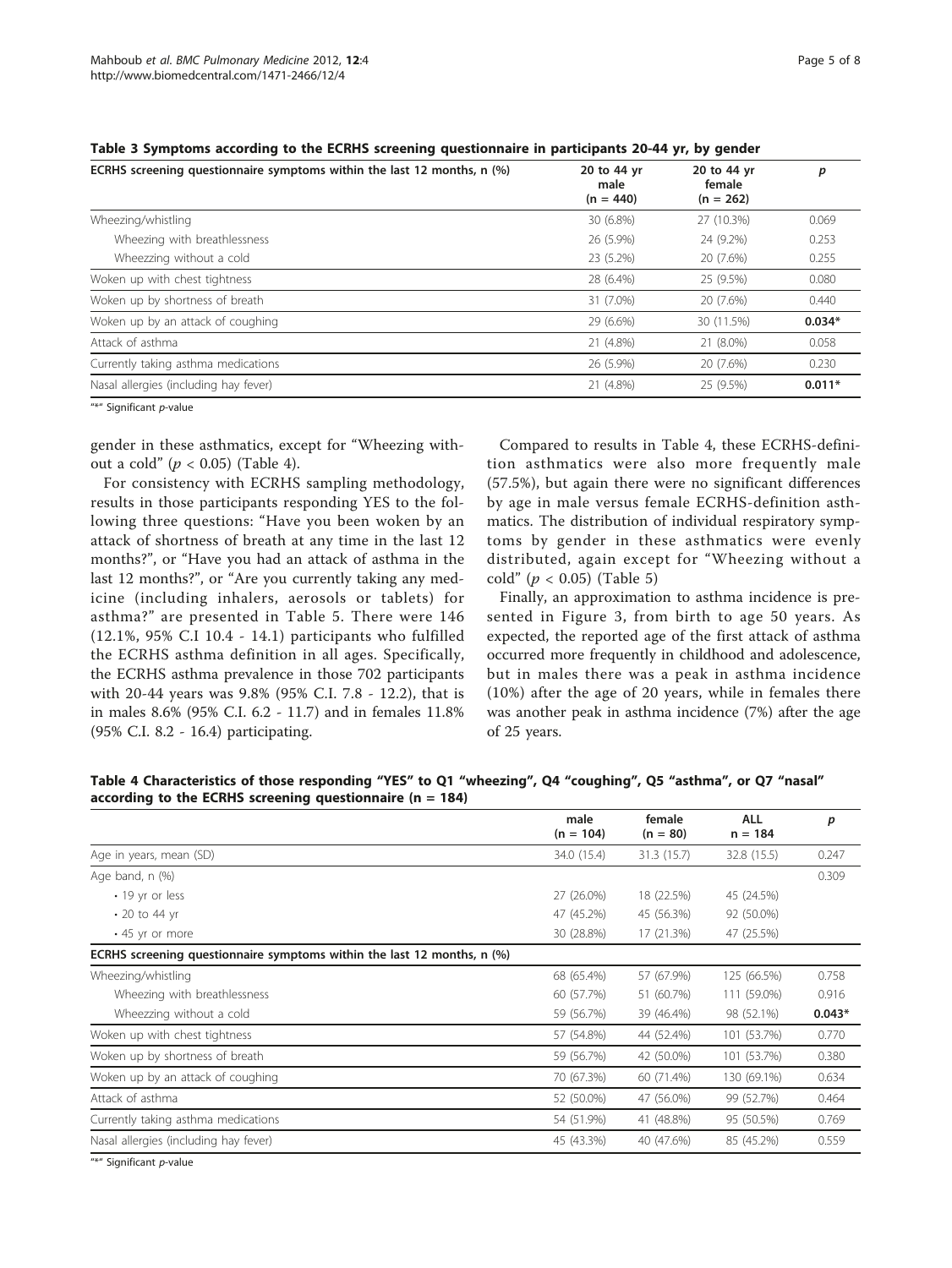|                                                                         | male<br>$(n = 84)$ | female<br>$(n = 62)$ | <b>ALL</b><br>$n = 146$ | p        |
|-------------------------------------------------------------------------|--------------------|----------------------|-------------------------|----------|
| Age in years, mean (SD)                                                 | 30.8 (16.7)        | 33.9 (16.2)          | 32.6 (16.4)             | 0.263    |
| Age band, n (%)                                                         |                    |                      |                         | 0.711    |
| • 19 yr or less                                                         | 22 (26.2%)         | 17 (24.4%)           | 39 (26.7%)              |          |
| • 20 to 44 yr                                                           | 38 (45.2%)         | 31 (50.0%)           | 69 (47.3%)              |          |
| • 45 yr or more                                                         | 24 (28.6%)         | 14 (22.6%)           | 38 (26.0%)              |          |
| ECRHS screening questionnaire symptoms within the last 12 months, n (%) |                    |                      |                         |          |
| Wheezing/whistling                                                      | 59 (70.2%)         | 49 (76.6%)           | 108 (73.0%)             | 0.457    |
| Wheezing with breathlessness                                            | 53 (63.1%)         | 45 (70.3%)           | 98 (66.2%)              | 0.649    |
| Wheezzing without a cold                                                | 52 (61.9%)         | 34 (53.1%)           | 86 (58.1%)              | $0.037*$ |
| Woken up with chest tightness                                           | 56 (66.7%)         | 38 (59.4%)           | 94 (63.5%)              | 0.392    |
| Woken up by shortness of breath                                         | 67 (79.8%)         | 44 (68.8%)           | 111 (75.0%)             | 0.131    |
| Woken up by an attack of coughing                                       | 54 (64.3%)         | 44 (68.5%)           | 98 (66.2%)              | 0.603    |
| Attack of asthma                                                        | 52 (61.9%)         | 47 (73.4%)           | 99 (66.9%)              | 0.161    |
| Currently taking asthma medications                                     | 56 (66.7%)         | 42 (65.6%)           | 98 (66.2%)              | 1.000    |
| Nasal allergies (including hay fever)                                   | 29 (34.5%)         | 27 (42.2%)           | 56 (37.8%)              | 0.394    |

<span id="page-5-0"></span>Table 5 Characteristics of those responding "YES" to Q3 "shortness of breath", Q5 "asthma", or Q6 "treatment of asthma", according to the ECRHS main questionnaire ( $n = 146$ )

"\*" Significant p-value

## **Discussion**

We report in here the first population study assessing the distribution of adult asthma in the UAE. By using



standard ECRHS questionnaires and tools, we determined that the prevalence of asthma (see Methods for definition) is at least 9.8% in young adults 20-44 years, and participating women reported more individual respiratory symptoms than men. As previously reviewed, only our national ISAAC center reported standard data on asthma in the UAE previously, but adult asthma information was yet unavailable. Recently, Alsowaidi et al. reported indirectly that in a randomly selected, agestratified cohort of adolescent school children and their caretakers in the UAE, with a median age of 30 years (range 8 - 93 years), a 7.3% prevalence of comorbid allergic rhinitis asthma, lower in immigrants and with increasing age [[13\]](#page-6-0).

Our group recently participated in an international endeavor to explore the insights and realities of already diagnosed and treated asthmatics within the Gulf region [[14\]](#page-6-0), and results are also available for the UAE only [[15\]](#page-6-0). Similar to asthmatics in other regions, it was concluded from surveying 200 asthmatics in the UAE that asthma burden and uncontrolled asthma were frequent, with 52.8% of the children and 17.1% of the adults missing school and work due to asthma in the past year, respectively. The percentage of Emirati asthmatics that had emergency room visits within the past year was 27.5%, and 4% were hospitalized. Only 5.5% used inhaled corticosteroids in the past year, and 47.5% were on short-acting  $\beta_2$ -agonists. Contrary to our results in here on asthma symptoms, 85% of participating asthmatics were male.

Strengths of our research include an appropriate sample size for a prevalence study, surveying all seven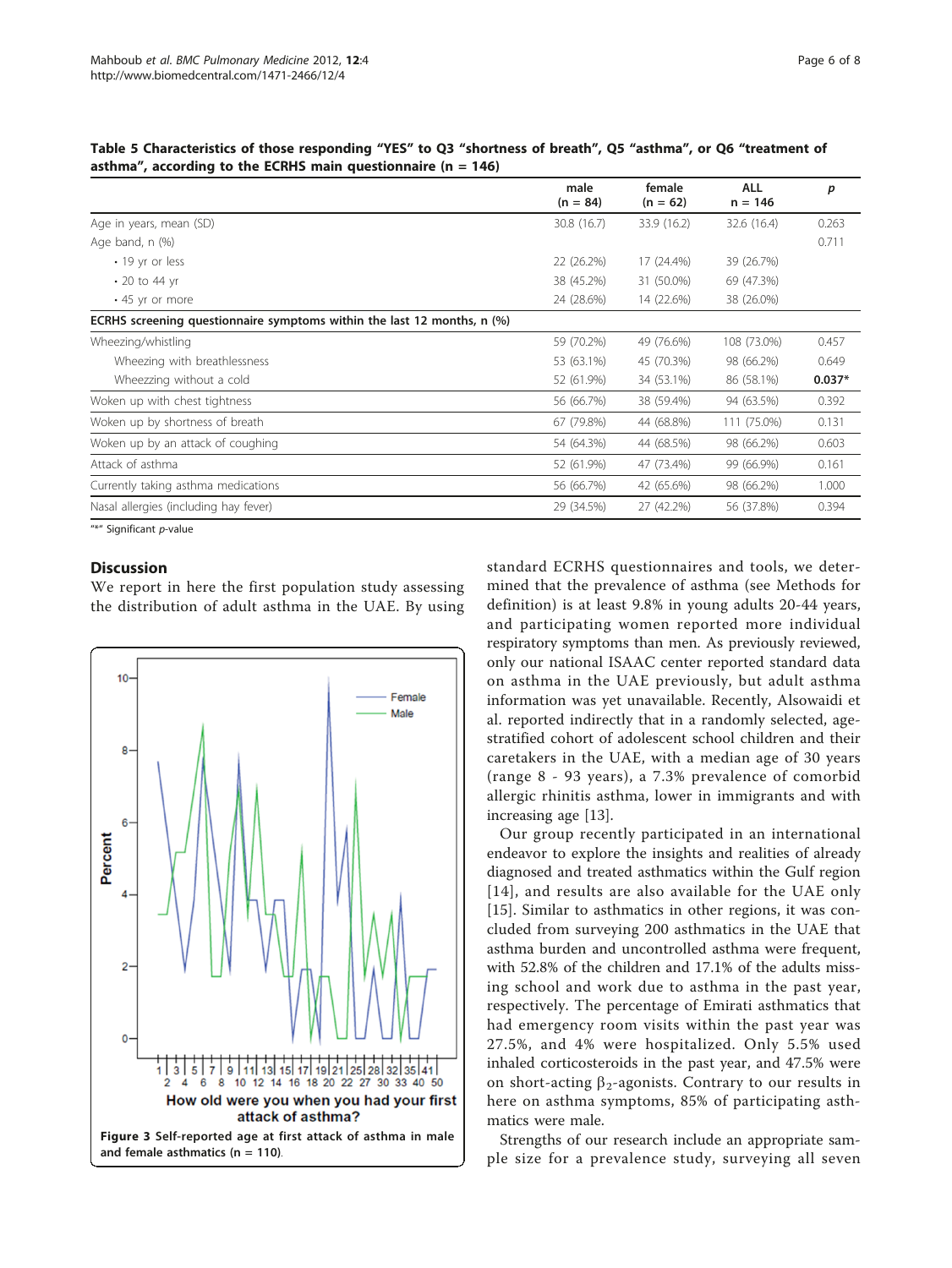<span id="page-6-0"></span>Emirates, and the use of standard ECRHS questionnaires and methodology. However, some limitations are worth exploring. Given the reality of the UAE, with so many expatriates and immigrants, and the absence of appropriate census, it was decided to invite randomly and survey participants in public locations, rather than a doorto-door, random-digit dialing, or other sampling procedure.

Exploring the natural history of asthma in UAE is of interest, as we detected a substantial number of female asthmatics, and an absence of the expected male:female ratio of asthma incidence, to be reverted after adolescence. The gender differences in prevalence of wheeze and asthma attack did not reach statistical significance because the true differences appear to be quite small to be significantly detected based on our sample sizes of males and females. For example, using our sample sizes, the power to detect a difference in the prevalence of asthma attack between males and females that is of the order of 6% (corresponding to the observe differences in prevalence, see Table [4\)](#page-4-0) is only 10% while the power to detect a difference in the prevalence of asthma attack between 20-44 years old males and females that is of the order of 3% (corresponding to the observed difference, see Table [3](#page-4-0)) is 31%. Very recently, it was reported pooling data of 48 ECRHS centers from 22 countries that there was no gender difference in asthma severity when comparing two repeat surveys completed in 1993 and 2002, but it was suggested that asthma severity might be less stable in women than in men [[16](#page-7-0)]. Further research on the timing of these symptoms and perhaps a relationship with active and passive smoking patterns, and exposure to known asthma triggers and other local exposures, are worth considering.

We conclude that asthma in the study sample of the UAE population is frequent, 8.6% in male and 11.8% in female young adults 20-44 years., and that gender differences in asthma deserve further research.

#### Acknowledgements

Authors had access to the database and discussed and drafted this report with external advice from Dr JB Soriano, Spain. We thank Dr Mahmoud Fikri, Assistant Undersecretary for Preventive Medicine, and Dr Huda Al-Sowaidi, Director of Health Research Center, Ministry of Health, UAE for their support, contribution and approval in performing this study in the UAE. We thank Dr Taoufik Zoubeidi, UAE University for his statistics advice. Finally, we thank Dr D Jarvis, UK, for her invaluable suggestions on an earlier version of this manuscript. Astra Zeneca provided unconditional grant support to conduct the study. The sponsor had no influence on the design of the study or the interpretation of the results.

#### Author details

<sup>1</sup>Department of Pulmonary Medicine, Rashid Hospital, Dubai, United Arab Emirates. <sup>2</sup>Department of Pediatrics, Faculty of Medicine and Health Sciences, UAE University, P.O.Box 17666 Al-Ain, United Arab Emirates. <sup>3</sup>Department of Family & Community Medicine, Sharjah University, Sharjah, United Arab Emirates. <sup>4</sup> Allergy and Rhinology, Nippon Medical School,

Tokyo, Japan. <sup>5</sup>Department of Otorhinolaryngology, Al-Baraha Hospital Dubai, United Arab Emirates. <sup>6</sup>Chief Medical Officer, Shaikh Khalifa Medical City, Abu Dhabi, United Arab Emirates.

#### Authors' contributions

BHM have made substantial contributions to conception and design, acquisition of data, analysis and interpretation of data and drafting the manuscript and revising it critically for important intellectual content. SAH have made substantial contributions to analysis and interpretation of data, drafting the manuscript, critical revision for important intellectual content, and rewriting the manuscript according to the reviewers opinions. MR and AA have made substantial contributions to conception of the study, acquisition of data, and have given their final approval of the version to be published. NS have made substantial contributions to analysis and interpretation of data, and have given final approval of the version to be published. RP and ACM have made substantial contributions to conception and design, analysis and interpretation of data and drafting the manuscript, and have given final approval of the version to be published. All authors read and approved the final manuscript.

#### Competing interests

The authors declare that they have no competing interests.

#### Received: 24 July 2011 Accepted: 16 February 2012 Published: 16 February 2012

## References

- Moore WC, Pascual RM: [Update in asthma 2009.](http://www.ncbi.nlm.nih.gov/pubmed/20516492?dopt=Abstract) Am J Respir Crit Care Med 2010, 181:1181-1187.
- 2. Diaz-Guzman F, Mannino DM: [Airway obstructive diseases in older adults:](http://www.ncbi.nlm.nih.gov/pubmed/20920760?dopt=Abstract) [from detection to treatment.](http://www.ncbi.nlm.nih.gov/pubmed/20920760?dopt=Abstract) J Allergy Clin Immunol 2010, 126:702-709.
- Gibson PG, McDonald VM, Marks GB: [Asthma in older adults.](http://www.ncbi.nlm.nih.gov/pubmed/20816547?dopt=Abstract) Lancet 2010, 376:803-813.
- 4. Mantzouranis EC: Taking your child'[s breath away-the extension of](http://www.ncbi.nlm.nih.gov/pubmed/18354100?dopt=Abstract) asthma'[s global reach.](http://www.ncbi.nlm.nih.gov/pubmed/18354100?dopt=Abstract) N Engl J Med 2008, 358:1211-1213.
- 5. Global Initiative for Asthma (GINA). , Documents available from www. ginasthma.org [As accessed on December 21, 2010].
- 6. Beasley R, Crane J, Lai CKW, Pearce N: [Prevalence and aetiology of](http://www.ncbi.nlm.nih.gov/pubmed/10669525?dopt=Abstract) [asthma.](http://www.ncbi.nlm.nih.gov/pubmed/10669525?dopt=Abstract) J Allergy Clin Immunol 2000, 105:S466-S472.
- 7. The International Study of Asthma and Allergies in Childhood (ISAAC) Steering Committee: [Worldwide variations in the prevalence of asthma](http://www.ncbi.nlm.nih.gov/pubmed/9727780?dopt=Abstract) [symptoms: the International Study of Asthma and Allergies in Childhood](http://www.ncbi.nlm.nih.gov/pubmed/9727780?dopt=Abstract) [\(ISAAC\).](http://www.ncbi.nlm.nih.gov/pubmed/9727780?dopt=Abstract) Eur Respir J 1998, 12:315-335.
- 8. European Community Respiratory Health Survey: [Variations in the](http://www.ncbi.nlm.nih.gov/pubmed/8726932?dopt=Abstract) [prevalence of respiratory symptoms, self-reported asthma attacks, and](http://www.ncbi.nlm.nih.gov/pubmed/8726932?dopt=Abstract) [use of asthma medication in the European Community Respiratory](http://www.ncbi.nlm.nih.gov/pubmed/8726932?dopt=Abstract) [Health Survey \(ECRHS\).](http://www.ncbi.nlm.nih.gov/pubmed/8726932?dopt=Abstract) Eur Respir J 1996, 9:687-695.
- 9. Pearce N, Sunyer J, Cheng S, Chinn S, Björkstén B, Burr M, Keil U, Anderson HR, Burney P: [Comparison of asthma prevalence in the ISAAC](http://www.ncbi.nlm.nih.gov/pubmed/11028654?dopt=Abstract) [and the ECRHS. ISAAC Steering Committee and the European](http://www.ncbi.nlm.nih.gov/pubmed/11028654?dopt=Abstract) [Community Respiratory Health Survey. International Study of Asthma](http://www.ncbi.nlm.nih.gov/pubmed/11028654?dopt=Abstract) [and Allergies in Childhood.](http://www.ncbi.nlm.nih.gov/pubmed/11028654?dopt=Abstract) Eur Respir J 2000, 16:420-426.
- 10. Al-Maskari F, Bener A, Al-Kaabi A, Al-Suwaidi N, Norman N, Brebner J: Asthma and respiratory symptoms among school children in United Arab Emirates. Allerg Immunol (Paris) 2000, 32:159-163.
- 11. Department of Economic and Social Affairs Population Division (2009) (PDF). Expat numbers rise rapidly as UAE population touches 6 m. 2009 revision, uaeinteract.com. http://uaeinteract.com/docs/ Expat\_numbers\_rise\_rapidly\_as\_UAE\_population\_touches\_6m/37883.htm. Retrieved 2009-03-12.
- 12. Burney PG, Luczynska C, Chinn S, Jarvis D: [The European Community](http://www.ncbi.nlm.nih.gov/pubmed/8050554?dopt=Abstract) [Respiratory Health Survey.](http://www.ncbi.nlm.nih.gov/pubmed/8050554?dopt=Abstract) Eur Respir J 1994, 7:954-960.
- 13. Alsowaidi S, Abdulle A, Bernsen R, Zuberbier T: [Allergic rhinitis and](http://www.ncbi.nlm.nih.gov/pubmed/20484926?dopt=Abstract) [asthma: a large cross-sectional study in the United Arab Emirates.](http://www.ncbi.nlm.nih.gov/pubmed/20484926?dopt=Abstract) Int Arch Allergy Immunol 2010, 153:274-279.
- 14. Khadadah M, Mahboub B, Al-Busaidi NH, Sliman N, Soriano JB, Bahous J: [Asthma insights and reality in the Gulf and the near East.](http://www.ncbi.nlm.nih.gov/pubmed/19723383?dopt=Abstract) Int J Tuberc Lung Dis 2009, 13:1015-1022.
- 15. Mahboub BH, Santhakumar S, Soriano JB, Pawankar R: [Asthma insights and](http://www.ncbi.nlm.nih.gov/pubmed/20981181?dopt=Abstract) [reality in the United Arab Emirates.](http://www.ncbi.nlm.nih.gov/pubmed/20981181?dopt=Abstract) Ann Thorac Med 2010, 5:217-221.